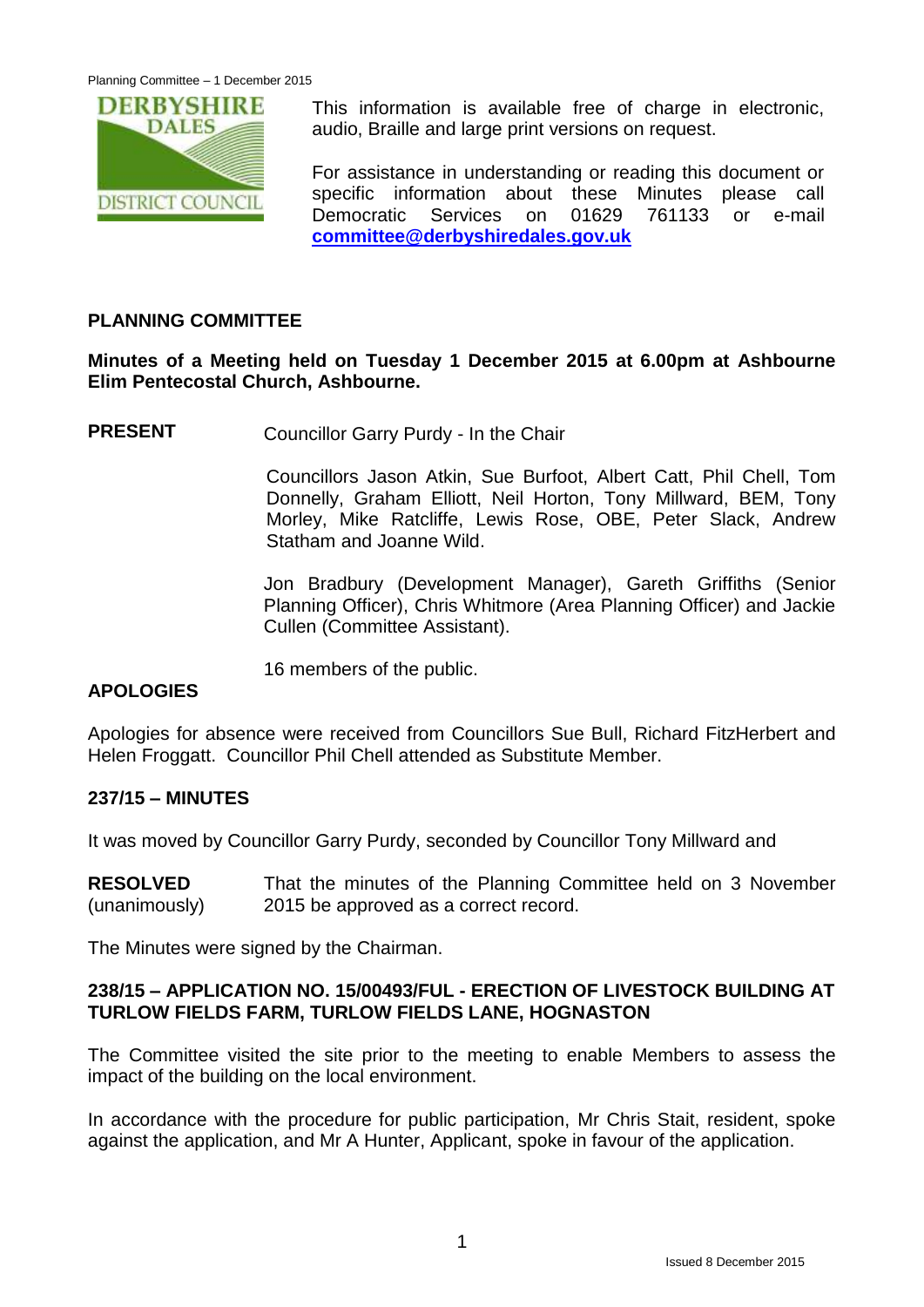It was moved by Councillor Tony Morley, seconded by Councillor Mike Ratcliffe and

**RESOLVED** (unanimously) That planning permission be granted subject to the conditions set out in the report.

### **239/15 – APPLICATION NO. 15/00733/FUL - RESIDENTIAL DEVELOPMENT OF 14 DWELLINGS AND ASSOCIATED INFRASTRUCTURE AT HOLMLEA, DERBY ROAD, ASHBOURNE**

Councillor Lewis Rose, arrived at 6.15pm prior to discussion of this item.

The Committee visited the site prior to the meeting to enable Members to assess the impact of the development on the character and appearance of the area and the potential impacts of business operations on the Airfield Industrial Estate on the amenity of occupiers of such residential development.

In accordance with the procedure for public participation, Councillor Lucy Green, Ashbourne Town Council, spoke against the application.

Correspondence received after publication of the Agenda was distributed at the meeting. This comprised comments from Derbyshire County Council's Planning Control and Strategic Planning departments.

It was moved by Councillor Tony Millward, seconded by Councillor Tom Donnelly and

**RESOLVED** (unanimously) That planning permission be refused for the reasons set out in the report.

### **240/15 – APPLICATION NO. 15/00299/FUL PARTIAL CHANGE OF USE OF AGRICULTURAL STORAGE BUILDING TO BOARDING KENNELS AND ASSOCIATED CAR PARKING AREA AT HONEYSUCKLE FARM, SHIRLEY LANE, RODSLEY**

The Committee visited the site prior to the meeting to enable Members to appreciate where the building sits in relation to nearby residential properties and assess the likely implications of the development on residential amenity.

Correspondence received after publication of the Agenda was distributed at the meeting; this comprised representations from a member of the public

In accordance with the procedure for public participation, Mr Les Morgan, local resident, spoke against the application.

It was moved by Councillor Joanne Wild, seconded by Councillor Sue Burfoot and

**RESOLVED** That the Application be deferred for the following reason:

(unanimously)

Reason:

To request that the Applicant provide more detailed information on the design of the kennels, in particular with regard to ventilation and outside space, and have the detailed design assessed in relation to the potential to create noise nuisance for nearby residential properties.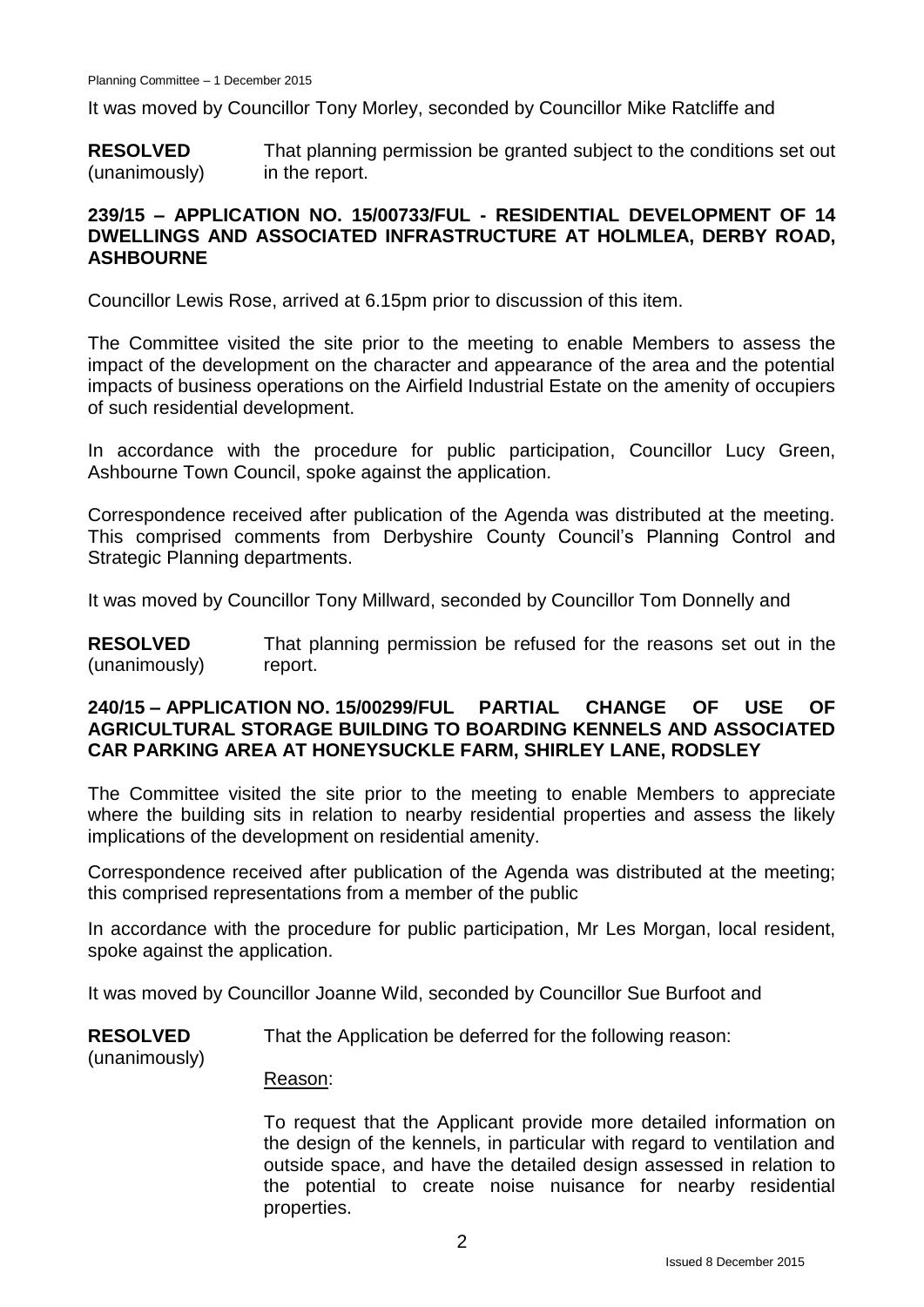# **241/15 – APPLICATION NO. 15/00575/OUT - ERECTION OF FOUR DWELLINGS (OUTLINE) AT MUSHROOM FARM, RODSLEY LANE, YEAVELEY**

The Committee visited the site prior to the meeting to enable Members to appreciate the nature of the existing site and its relationship with existing built development.

It was moved by Councillor Mike Ratcliffe, seconded by Councillor Tony Millward, BEM, and

| <b>RESOLVED</b>    | That planning permission be refused for the reasons set out in the<br>report. |
|--------------------|-------------------------------------------------------------------------------|
| Voting:            |                                                                               |
| For                | 14                                                                            |
| <b>Against</b>     |                                                                               |
| <b>Abstentions</b> |                                                                               |

#### **242/15 – APPLICATION NO. 15/00526/FUL - CHANGE OF USE OF LAND TO 1.21MW SOLAR FARM AND ASSOCIATED INFRASTRUCTURE AT LAND WEST OF WOOD LANE, BRAILSFORD**

In accordance with the procedure for public participation, Mr Simon Thompson spoke against the application and Mr Bernard Sharp, Applicant, spoke in favour of the application.

Correspondence received after publication of the Agenda was distributed at the meeting.

It was moved by Councillor Peter Slack, seconded by Councillor Mike Ratcliffe and

**RESOLVED** (unanimously) That planning permission be granted subject to the conditions set out in the report.

#### **243/15 – APPLICATION NO. 15/00757/FUL - EXTENSION TO HATCHERY BUILDING AND ASSOCIATED WORKS (MODIFICATION OF 15/00397/FUL) AT MOYPARK HATCHERY, COCKSHEAD LANE, SNELSTON**

Correspondence received after publication of the Agenda was distributed at the meeting.

It was moved by Councillor Tony Millward, seconded by Councillor Tom Donnelly and

**RESOLVED** (unanimously) That planning permission be granted subject to the conditions set out in the report.

# **244/15 – APPEALS PROGRESS REPORT**

The Committee was advised that the appeal in relation to Application no. 14/00073/VCOND had been dismissed.

It was moved by Councillor Tony Millward, BEM, seconded by Councillor Tom Donnelly and